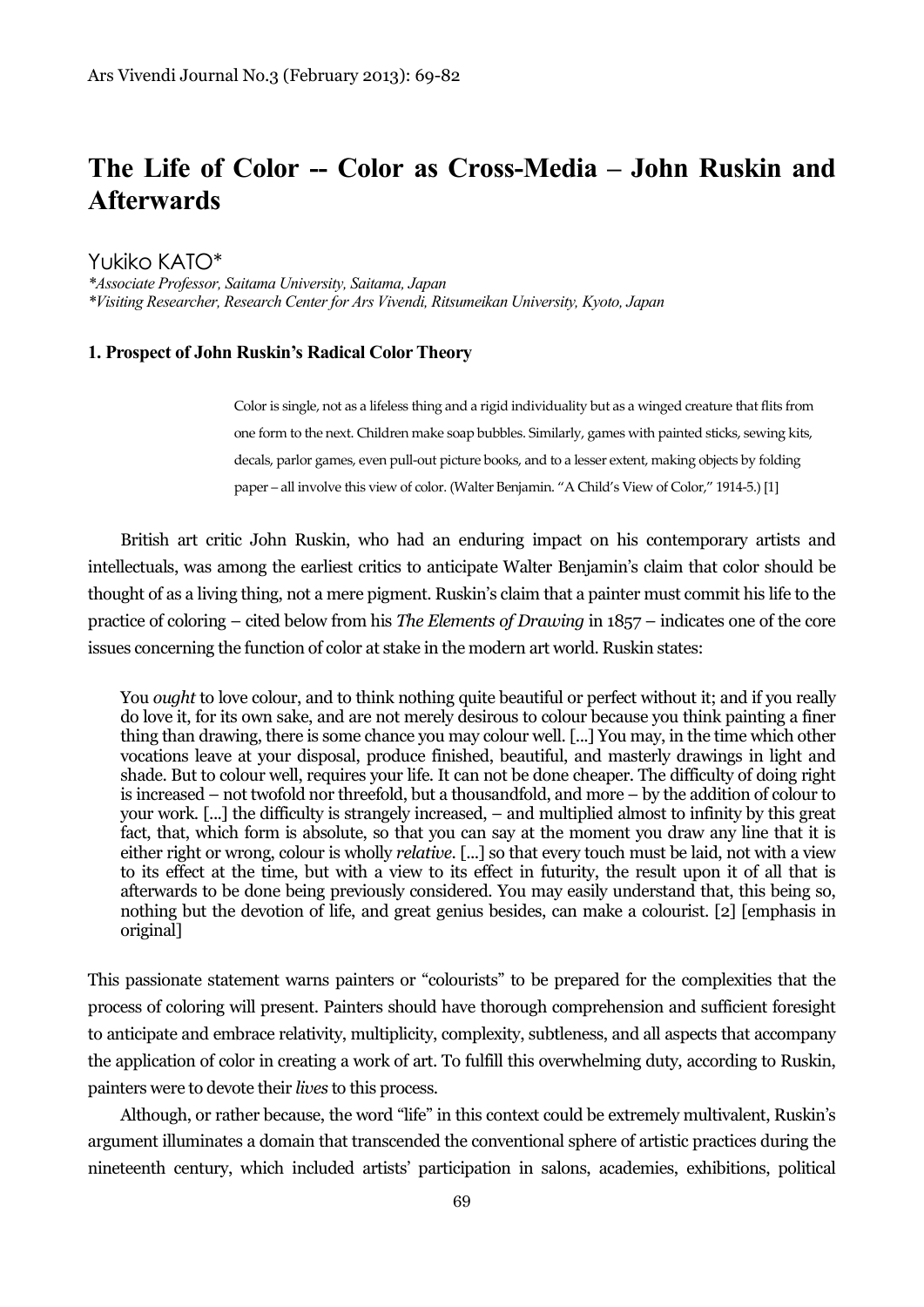propaganda, and so forth. He directly addresses the broader realm of the artists' personal maxim through the discourse of color, characterized by its transgressive nature. The "life" associated with the characteristics of color – mentioned above as noted by Ruskin – is a place that is relative, borderless, nebulous, and complex, that is always connected to something else. To be true "colourists," painters ought to give their full consideration to all the possible aspects associated with color across the boundaries of art and "non"-art. Accordingly, various conventional distinctions – between art and life, perception and action, aesthetics and ethics, subject and object, reason and sensibility – are overcome in terms of the discourse of color. Such discourse transformed the aesthetics of *color* into that of *coloring* – in other words, aesthetic discourse became focused on the practice (or enacting) of color, as well as the end result.

I would like to call this transgressive nature of color "cross-media," and call your attention to this special nature intrinsic to color. In fact, color experience infiltrates the boundaries of all fields of life that bridge the gap between perception and action. For instance, we can see typical examples in the history of action paintings **[Figure 1 & 2]**. Figure 1 is Jackson Pollock's painting action, which was photographed by Hans Namuth in 1950. The performative act of coloring plays a critical role in this artwork, and color perception and coloring action are intermingled each other. Moreover, in this action, at least four senses, i.e. vision, touch, smell, and hearing (dripping sounds of paints and the brush) are involved. Figure 2, the notorious work by Yves Klein, called "Anthropometry Performance," probably embraced even the fifth sense, "taste," as the female performers must have been forced to taste the canvas and pigments. The important point here is that color as media affiliates with various different senses at once, much as Ruskin indicated when he stated that a painter dealing with color should devote his or her "life" to it.

This as-it-were multisensory nature of color can be confirmed in the phenomena of synesthesia, which began to catch people's attention in mid-nineteenth century Europe through the works of psychologists including George Field (1835), Gustav Theodor Fechner (1876-1877), and Francis Galton (1883)[3]. These books largely focus on the phenomena called "color hearing" and "grapheme-color synesthesia." "Color hearing" is a phenomenon in which a particular musical or spoken sound evokes a particular color. "Grapheme-color synesthesia" **[Figure 3]** is the sort in which a particular letter or number evokes a certain color. For example, Figure 3 shows a case in which one sees green with "S" and "4." Purportedly, the French poet Arthur Rimbaud and the Russian composer Aleksandr Scriabin possessed this color-oriented synesthesia [4]. This claim is supported by their works, including as Rimbaud's sonnet "Vowels" (1871)[5] and Scriabin's "Prometheus: The Poem of Fire" (1910) [6]. Although I cannot delve into the details of these works now, I mention these facts to support the claim that color plays a fundamental role in bridging different senses.

The third example in which color bridges perception and action is the critical role that color plays in consumer society. As anthropologist David Howes points out, late capitalism is the age of "hyperesthesia," in which people make full use of the five senses [7]. As we know, color infiltrates our shopping experiences everyday **[Figure 4]**. A large number of fashion brands such as "Franc Franc," "Benetton," and "UNIQLO," sell their products by gradation of color. We see a variety of products, including furniture, clothes, cell phones, iPods, perfumes, and candies being offered according to color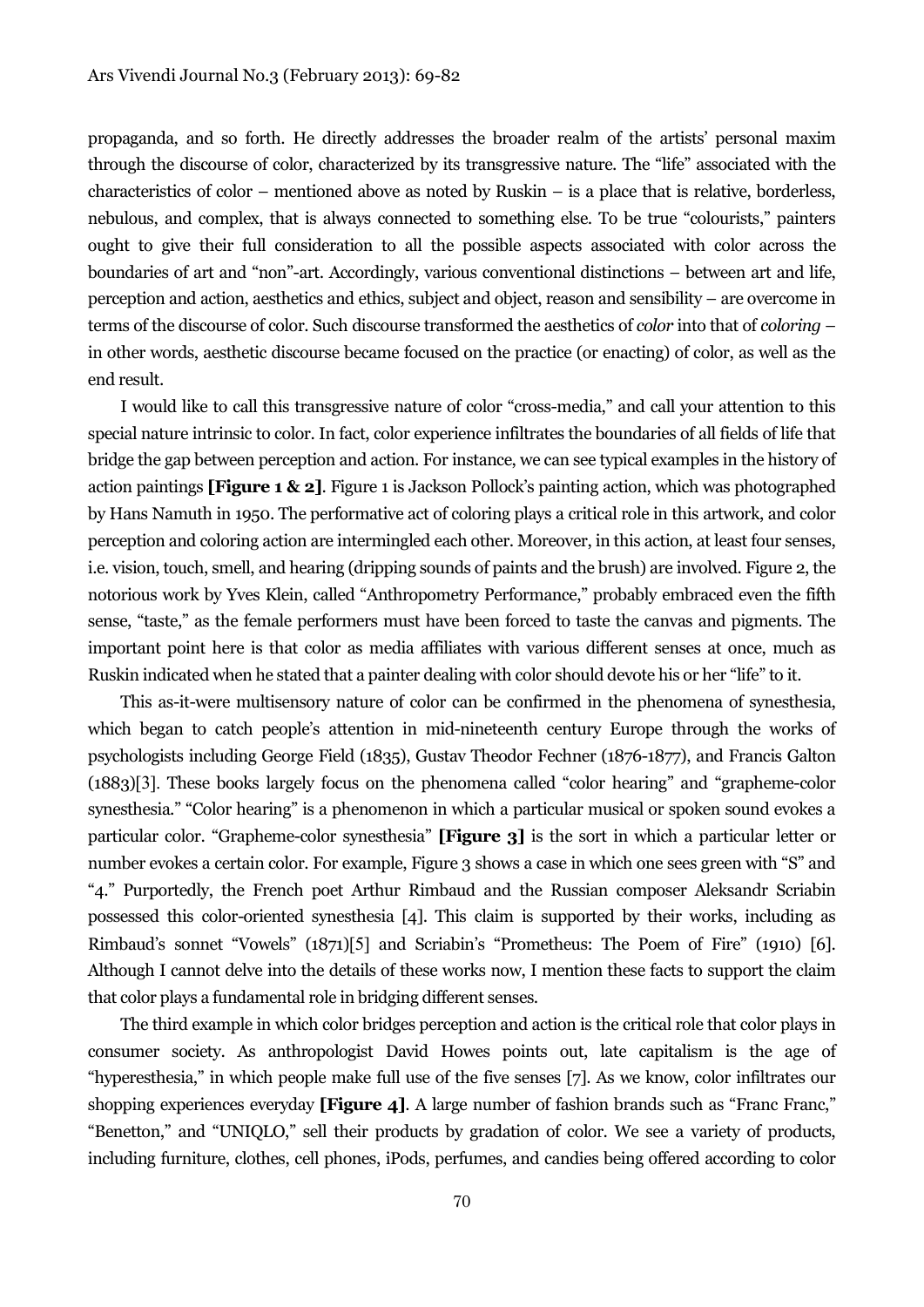gradations. When we choose and shop for them, we look, touch, smell, hear, and sometimes taste them. Color always permeates such sensory experiences in consumer society.

Of course, color has always been with us, probably since the birth of our vision: however, I argue that the significance of color as "cross-media" has come to be even greater in modern and late modern age. This paper focuses on a point in history when the understanding of color may have started to embrace a field beyond mere visual perception – namely, Europe in the mid- and late nineteenth century, when Ruskin's *Element of Drawing* was actually published.

#### **2. Color "Crosses" Perception and Action: The Neo-Impressionist Case**

Since this paper started with the passionate statement of John Ruskin, we have to check in on how the statement has actually evolves into the above-mentioned twentieth- and twenty-first-century situation where color has a connotation of multivalent life. Ruskin had an enduring impact on the artists now called "Neo-Impressionists," whose technique is known for pointillism or dotted color dabs. One of the leading painters of the group, Paul Signac, designated Ruskin as "the greatest aesthetician of the century" [9]. I will quickly introduce the relationship between Ruskin's aesthetics and Neo-Impressionist activities as a case study of the value of multivalent color. Although Ruskin's impact on the Neo-Impressionist group must have been various to mention – which, for example, could be the initiation of pointillist technique and the synthesis of art and daily life – the transgressive nature of color experience that Ruskin emphasized above can surely be seen in the Neo-Impressionist understanding of color [10].

Georges Seurat – recognized as the founder of the Neo-Impressionist movement for his sensational large painting "Sunday Afternoon on the Island of Grande Jatte" of 1886 – emphasized the importance of the viewer's durational retinal activity stimulated by colored dots. In his "Letter to Maurice Beaubourg, August 28, 1890," Seurat described how the viewer could respond to a Neo-Impressionist dotted work:

Given the phenomena of the duration of a light impression on the retina synthesis is the unavoidable result. The means of expression is the optical mixture of tonal values and colors (both local color and the color of the light source, be it sun, oil lamp, gas, etc.), that is to say, the optical mixture of lights and of their reactions (shadows) in accordance with the laws of contrast, gradation, and irradiation [11].

This text implies that the viewer's durational perception was regarded as the key to appreciating the various effects of contrast, gradation, and irradiation that the dotted work offers. Without such a temporal experience, the work of art could not be fully synthesized as initially intended by the painter.

However, more significantly, this durational experience does not mean a simple extension of time in appreciation, but it brings about a fundamental topological shift of the place in which the artwork could function. Without the viewer's mental activity, the work would not be complete. The critical *place* of work exists not only in the individual creation of the work of art itself but also in the viewer's mental activity as we accomplish the work of perception. A boundary between perception and action blurs in this way of engagement, which establishes a new relation between the viewer and the painting. Importantly,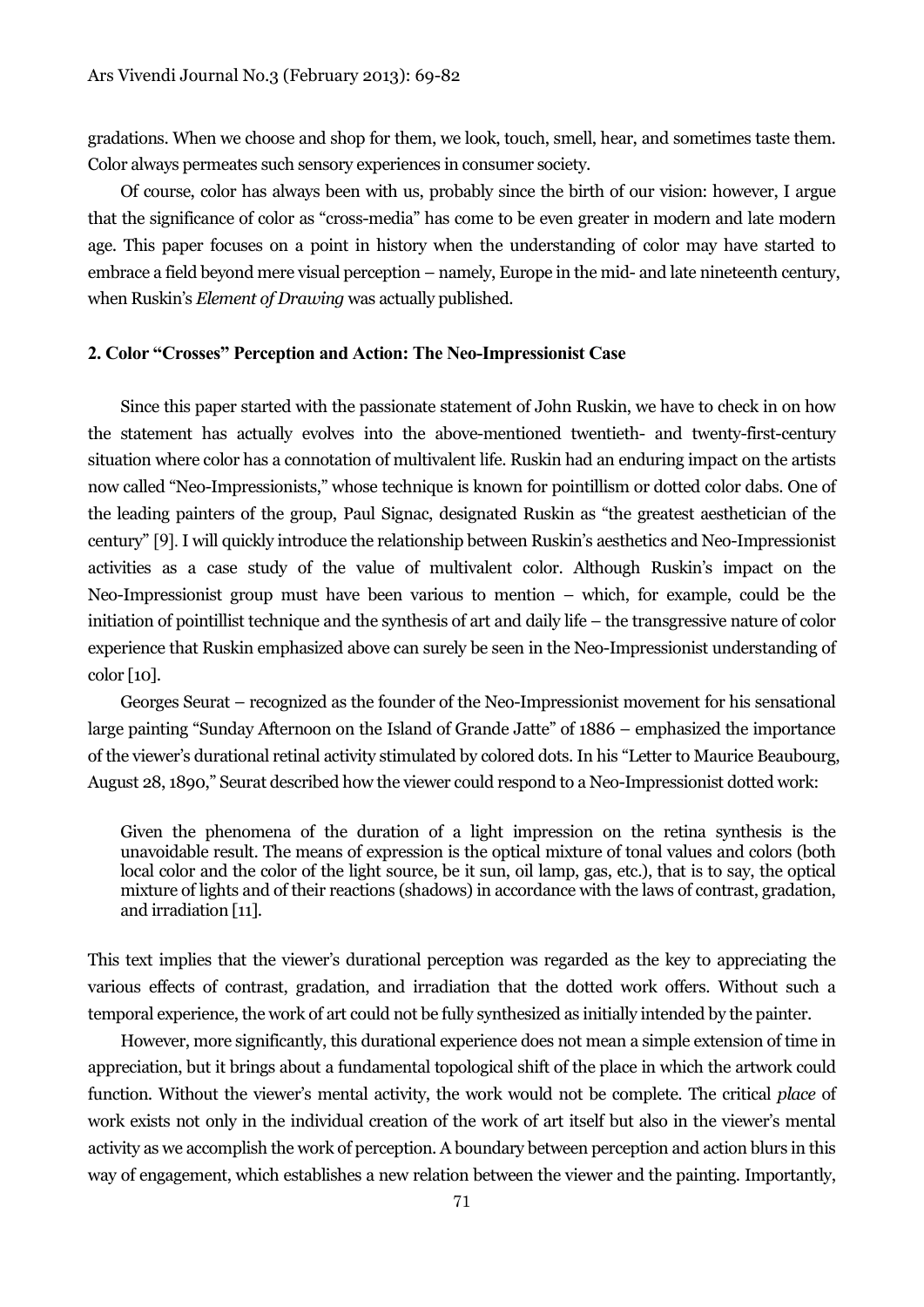it is color experience that bridges perception and action.

Arguably, Seurat's proposed way of looking at a painting is indicative of his own way of painting. As previous studies have demonstrated, to complete one oil painting, Seurat habitually made a large number of studies. For example, it is well known that at least twenty-eight drawings, twenty-eight panels, and three canvases – variously focused and arranged – were created for the "Grande Jatte" from 1883 to 1885 [12] **[Figure 5]**. Since each sketch shows totally different figures piece by piece, one could argue that Seurat designed each figure independently like puzzle pieces to be assembled into the final work. In other words, "Grande Jatte" may be understood as a product of extensive interactions or communications between the painter and each individual figure over time, and does not attempt to embody a representation of a single frozen moment.

In fact, as is often pointed out, Seurat's painting shows a strange spatial inconsistency in the depiction of figural groupings relative to each other, and this discrepancy causes a certain difficulty for viewers as they mentally synthesize multiple objects in the painting [13]. As a result of Seurat's lengthy and fragmented working process, the viewer is led to communicate back and forth with each element of painting, and this lively manner of interaction has become itself a significant part of the work [14]. This also brings to mind the fact that Seurat priced his painting in a wage-like manner. When the Belgian critic Octave Maus asked the price of Seurat's work "Poseuses" (1888) **[Figure 6]**, the painter calculated it as being equivalent to a year's salary at seven francs a day [15]. Painting action and appreciation or perception of a painting, in this way, were incorporated together into the wholeness of "life," to use Ruskin's term. Considering the Western history of art, this is totally different from the previous avant-gardists such as Realists and Impressionists who painted and represented "frozen" moment of life.

## **3. Color and Neuroscience: What Makes Color "Cross-Media"**

Significant to this discussion are the questions: how were color temporality and viewers' participation suddenly introduced into the world of painting, and what was the significance of their introduction? Among various factors [16], I will focus on the impact of neuro-psychological discourse. In order to examine the temporality and active perception associated with Neo-Impressionist painting, it is critical to analyze the critic Félix Fénéon's earliest writings on Neo-Impressionism from 1886 to 1891, because they were among the first and most well propagated theoretical explanations of Neo-Impressionist color techniques, and it is Fénéon who christened the name of "néo-impressionnism" [17]. Regarding the temporality of perception, Fénéon's analysis is more pointed and detailed than Seurat's "Letter to Maurice Beaubourg" (1890). In "*VIIIe Exposition Impressionniste*" (1886), Fénéon analyzes the various durational color effects of Neo-Impressionist painting:

These color reactions, these sudden perceptions of complementaries, this Japanese vision, could not be expressed by means of shadowy sauces concocted on the palette: these painters thus made separate notations, letting the colors arise, vibrate in abrupt contacts, and recompose themselves at a distance. [...] Messieurs Georges Seurat, Camille and Lucien Pissarro, Dubois-Pillet, and Paul Signac divide the tone in a conscious and scientific manner. This evolution dates from 1884, 1885, 1886.[18]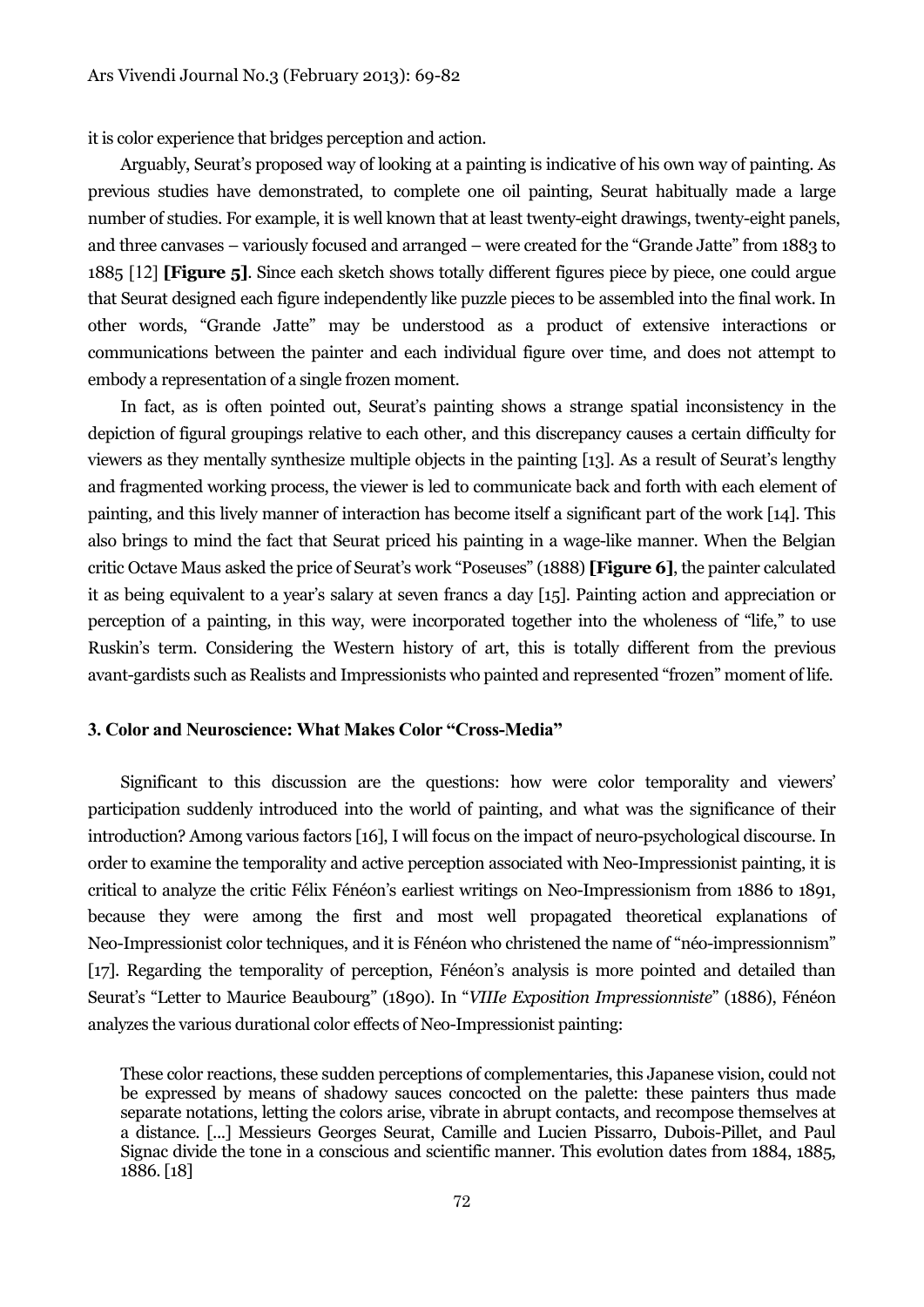Here Fénéon recognizes the importance of the viewer's mental activities – reaction, recomposition, and decompositions of vibrant colors – to the success of the Neo-Impressionists' new approach to the use of color. Moreover, he perceives clearly how this suspended perception of color induces an active physical engagement with the work, requiring the viewer to move back (*at a distance*) and forth (*in abrupt contacts*) in front of the painting.

Although rarely pointed out, it is notable that Fénéon exclusively referred to the texts of the color theorist Ogden Rood and his associates, such as Hermann von Helmholtz, James Clark Maxwell, Wilhelm Dove, and Charles Henry, whereas the names of the chemist Eugène Chevreul and the art theorist Charles Blanc are strangely absent from his writing between 1886 and 1891. Significantly, Rood and his associates founded their research on a neuro-psychological explanation of color perception, while Chevreul and Blanc did not necessarily rely on that body of knowledge. [19] Ogden Rood, the most cited theorist in Fénéon's writing, designates color generation as a function of the three optical nerves, i.e. RGB (red, green, and blue), following Thomas Young's hypothesis. [20] On the basis of this neurological standardization of color vision, Rood believes that complementary afterimages are generated as a result of fatigue caused by the labor of the nerves. Rood connects afterimages with nervous system reactions that struggle for equilibrium among the three optical nerves:

According to our theory, the green light from the little square of paper, acting on the eye, fatigues to some extent the green nerves of the retina, the red and violet nerves meanwhile not being much affected. When the green paper is suddenly jerked away by the string, grey light is presented to the fatigued retina, and this grey light may be considered to consist, as far as we are concerned, of red, green, and violet light. [...] The fatigue of the optic nerve, mentioned here does not differ essentially from that which it undergoes constantly, even under the conditions of ordinary use, where the waste is continually made good by the blood circulating in the retina, and by the little intervals of rest frequently occurring.[21]

Color mixture is no longer located physically in external objects, but optically within the retinal nervous function. The topological shift of color experience embraced by Neo-Impressionist aesthetics is most clearly realized here. Color vision is identified with the labor of the three nerves, and what is primarily measured in this experiment is not a ratio of pigments but that of the nervous labor.

Neuro-psychological discourse – which emerged gradually in the mid-eighteenth century, specifically along with Julien Offray de La Mettrie's notion of the "man-machine" – came to designate the human being as a conglomeration of nerves. [22] This new understanding of human beings was based on an autonomic and circular model of the world, which departed radically from the traditional system of metaphysical philosophy and religion. In opposition to conventional religious authorities, La Mettrie in 1748 declared that "only by nature can we discover the meaning of the words of the Gospel," and that "the excellence of reason does not depend on its immateriality, a big word empty of meaning." [23] Machine discourse, which was largely based on the neuro-psychological notion of the human organism, refuted the Cartesian dichotomy of matter and mind with its monistic worldview. As the cultural historian Allison Muri points out: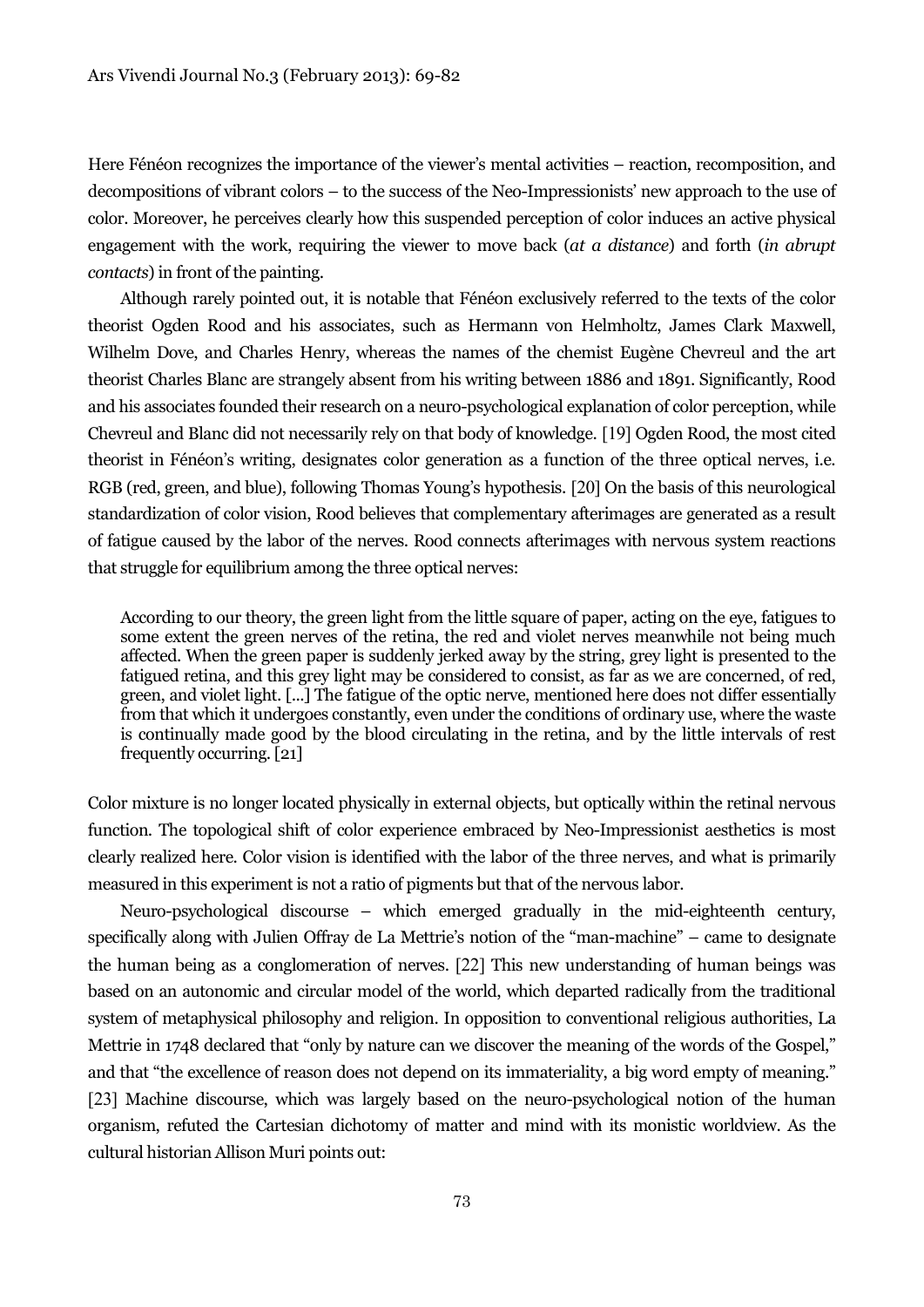The immaterial and immortal soul – which long proceeded Descartes – remained a tradition in metaphysical or literary discourses, but in terms of physiology and medical sciences it receded in relevance. The medical and technological intervention in the workings of human bodies that creates cyborgs is not a legacy of Cartesian dualism, but an emphatically monistic one where human identity is profoundly physical and embodied.[24]

A characteristic feature of the neuro-psychological model for the human organism is its closed and circular system. William James drew a scheme in 1890 that typically describes a nerve system in which sensory and motor nerves are continuous and homogeneous in quality **[Figure 7]**. Once a sensory organ captures a certain stimulus, the nerve transmits it as a signal, and the motor nerve moves the muscle according to that signal. This transmission system does not require any external reason and power, for nerve communication is a completely circular and autonomous system. This understanding of the human organism rejects metaphysical social conventions, as Christoph Asendorf demonstrates, and can only be compared with the capitalistic economic system, which is governed by a monistic monetary circulation [25]. The neuro-psychological understanding of color goes along with this monistic worldview. These monistic but still multivalent features of life are strangely consistent with Ruskin's idea of color and life. It is important that both discourses happened to grow from the nineteenth-century on.

Neo-Impressionist and its neuro-psychological discourse of color are part of such onset of multivalent life of color. However, as I mentioned at the beginning of this article, the history of art and consumer society prove the existence of multivalent life of color. The twentieth century philosopher Emanuel Levinas stated that "one does not conceive the sensible qualities, but one *lives* these qualities: green of these leaves, and red of this sun-set" [26]. In short, we do not perceive but *live* colors. Once we have overcome the conventional dichotomy between subject and object, the holistic worldview is prepared in front of us. Is this mere monistic tautology or real enrichment of life? This is a fitting question for us who live in the society of late capitalism and hyperaesthesia. Although it is impossible to give a single answer to this question, at least we can confirm that we are living in such a monolithic world that annuls various dichotomies as well as embraces multifarious senses. Color definitely plays a critical role in such a new world.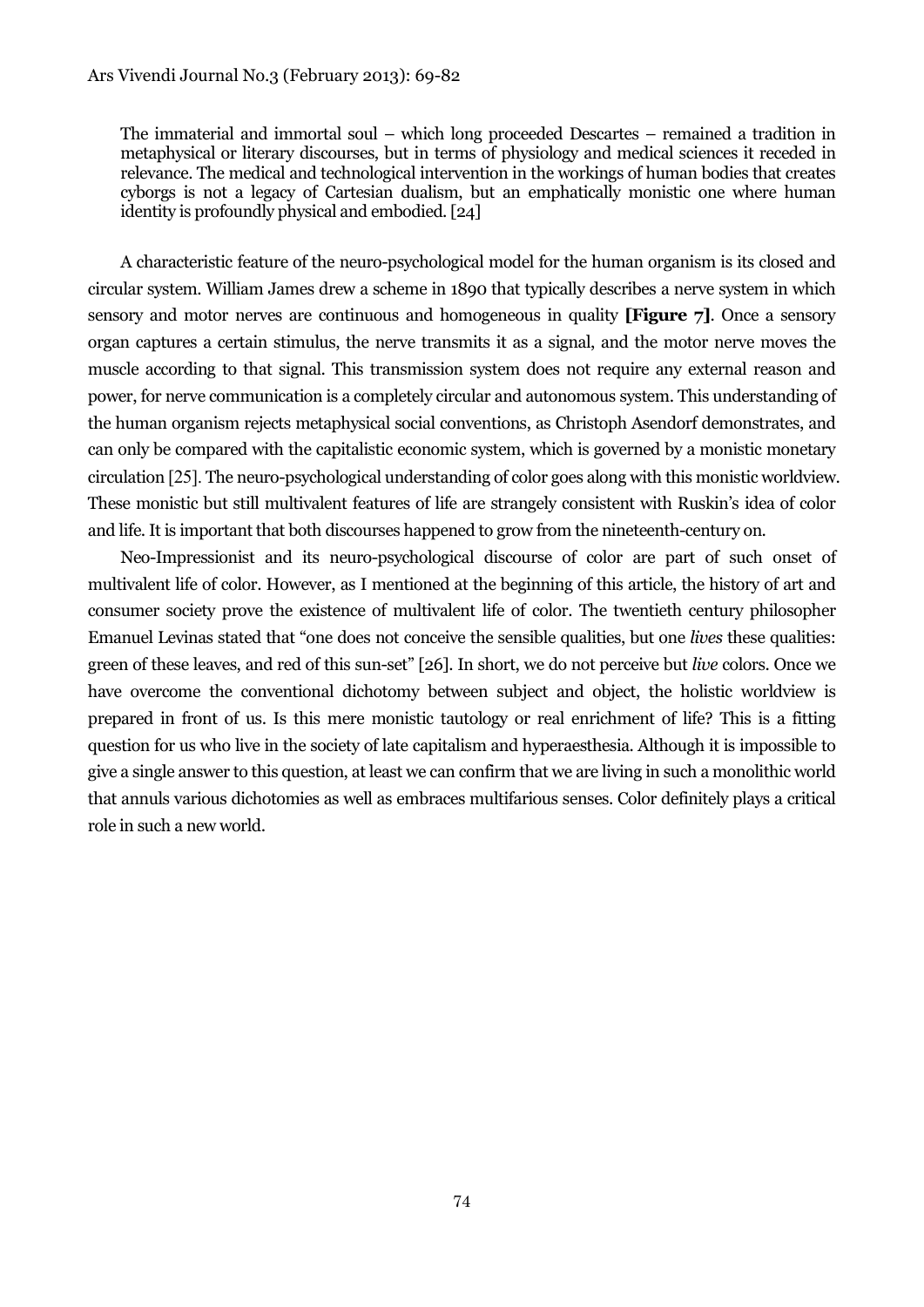# Ars Vivendi Journal No.3 (February 2013): 69-82





Jackson Pollock, photographed by Hans Namuth, 1950 (Copyright is owned by the Hans Namuth Estate).

Figure 2



Yves Klein, "Anthropometry Performance," Mar 9, 1960. (From http://zeynepkinli.wordpress.com/2009/05/15/825/)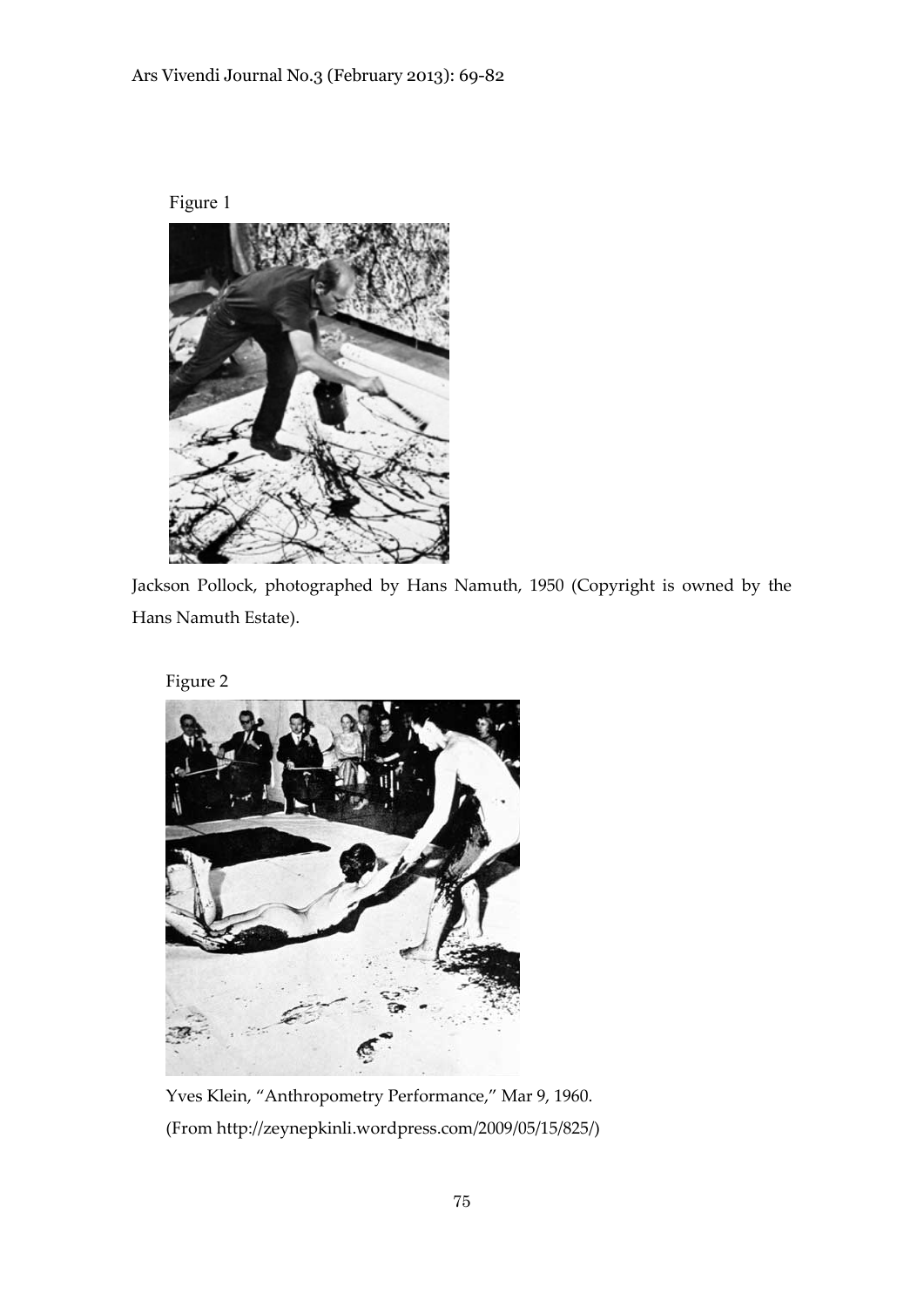



Grapheme-color synesthesia

(Source: http://blog.lib.umn.edu/nich0185/myblog/2011/10/synesthesia.html [the blog for the Fall 2011 offering of PSY1001, Section 23])



FrancFranc Shop, Sendai, Japan (from http://sendai.keizai.biz/headline/347/)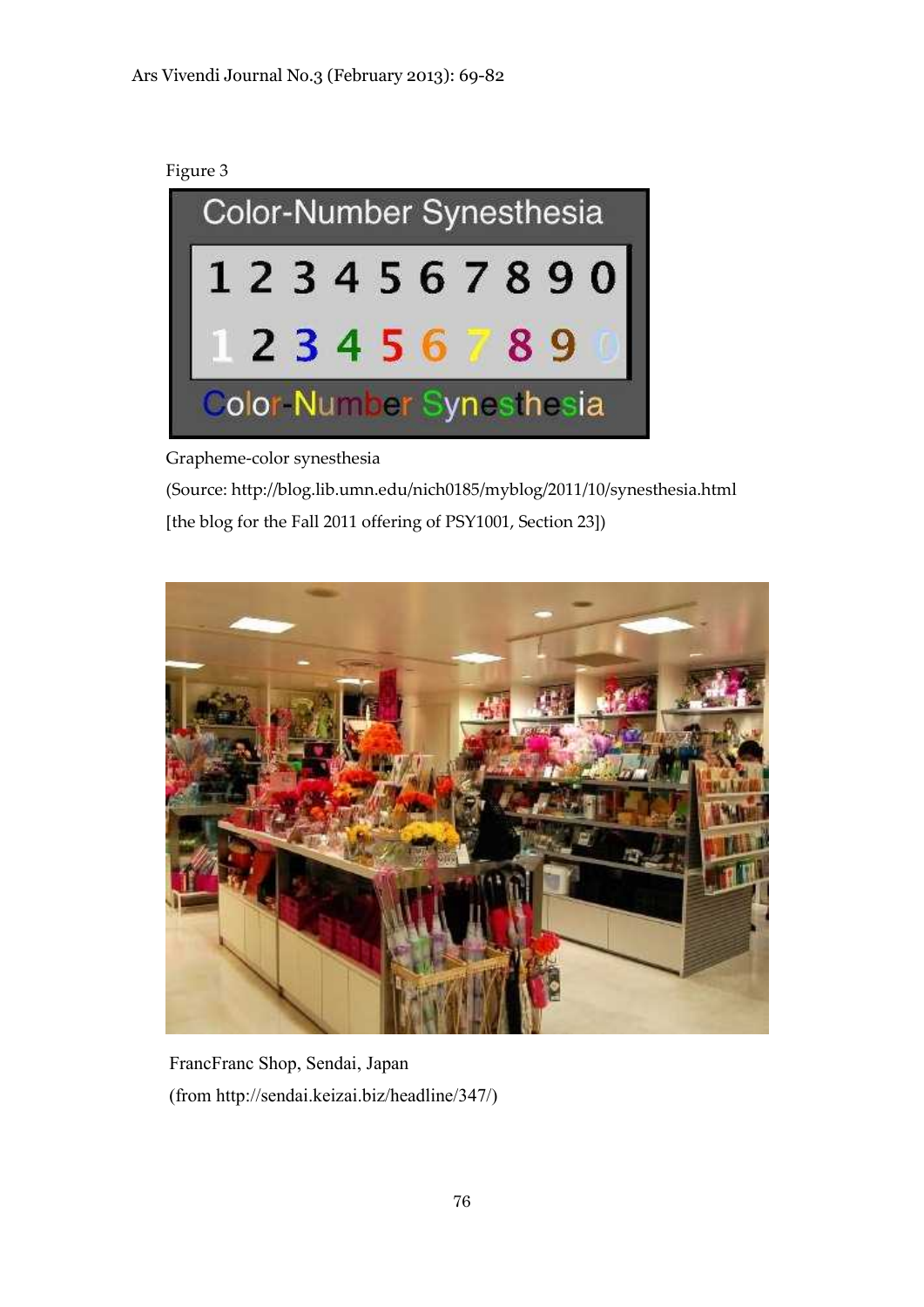



Georges Seurat: Four sketches of "La Grande Jatte"1884 as shown in Robert L. Herbert. Seurat and the Making of La Grande Jatte, Exhibit. Cat. The Art Institute of Chicago, 2004; p. 74.

Figure 6



Georges Seurat. "Poseuses," 1887-88, oil and gesso on canvas, 200 x 250 cm, The Barnes Foundation, Merion, Pennsylvania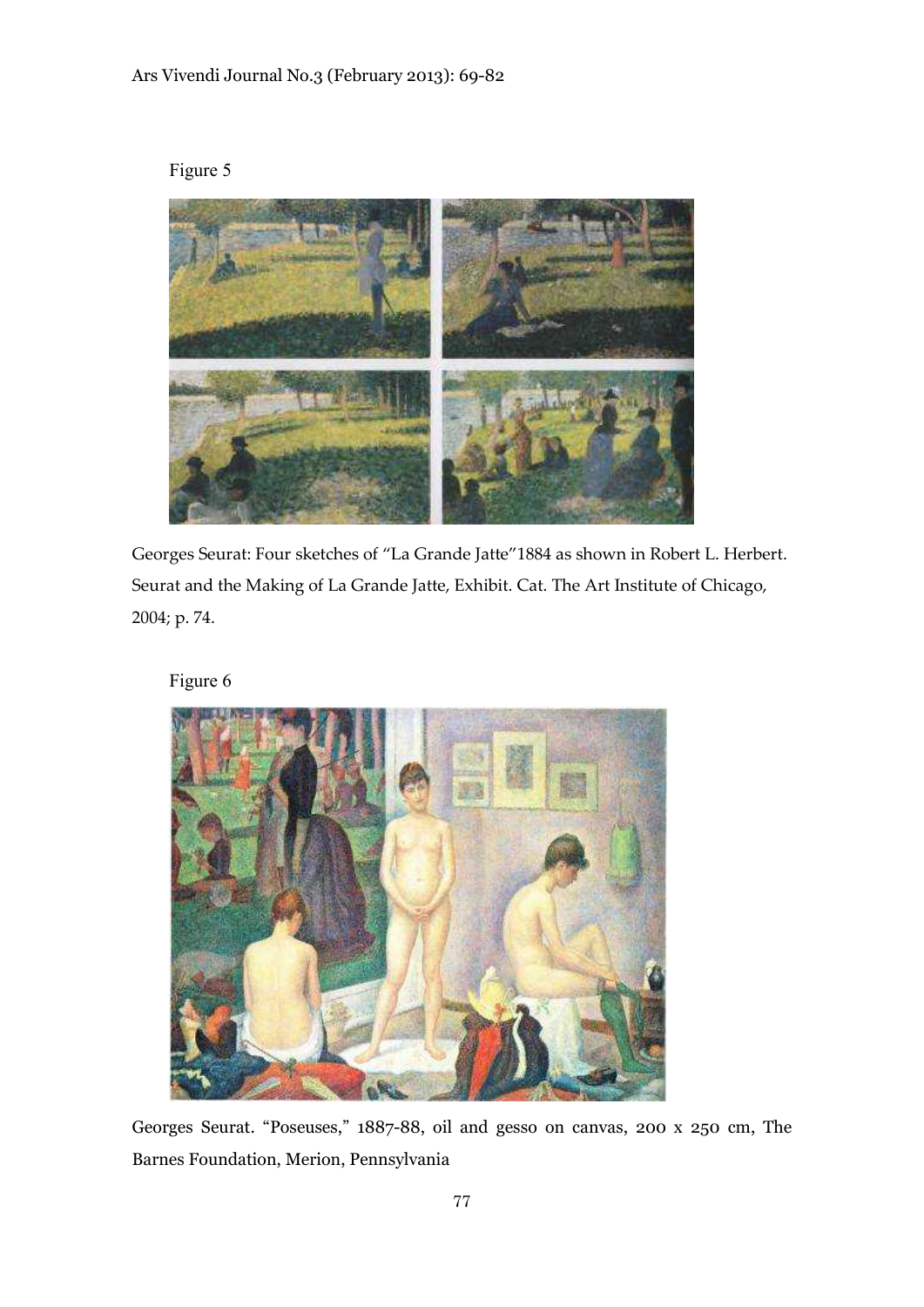#### Figure 7



Idealized diagram of reflex organization of reflex organization of movement according to William James from Marc Jeannerod. *The Brain Machine: The Development of Neurophysiological Thought*, trans. David Urion, Harvard University Press, 1985; p. 94.

### **References**

[1] Walter Benjamin. *Selected Writings*, vol. 1, 1913-1926, ed. Marcus Bullock and Michael W. Jennings, Cambridge: The Belknap Press, 1996; pp. 50-51.

[2] John Ruskin. *The Elements of Drawing*, Boston and New York: Colonial Press Company, 1909 (1857), Section 152; pp. 133-134.

[3] George Field, Chromotography (1835); Gustave Theodor Fechner. Vorschule der Ästhetic (1876-1877); Francis Galton, Inquiries into Human Faculty and its Development (1883).

[4] John Gage. "Synesthesia," Encyclopedia of Aesthetics, vol. 4, Oxford University Press, 1998, pp.348-351.

[5] Voyelles: "A noir, E blanc, I rouge, U vert, O bleu, ..."

[6] In the public performance in New York in 1915, color lights were projected simultaneously with sounds of the keyboards.

[7] David Howes. "Hyperesthesia, or, the Sensual Logic of Late Capitalism," David Howes (ed.),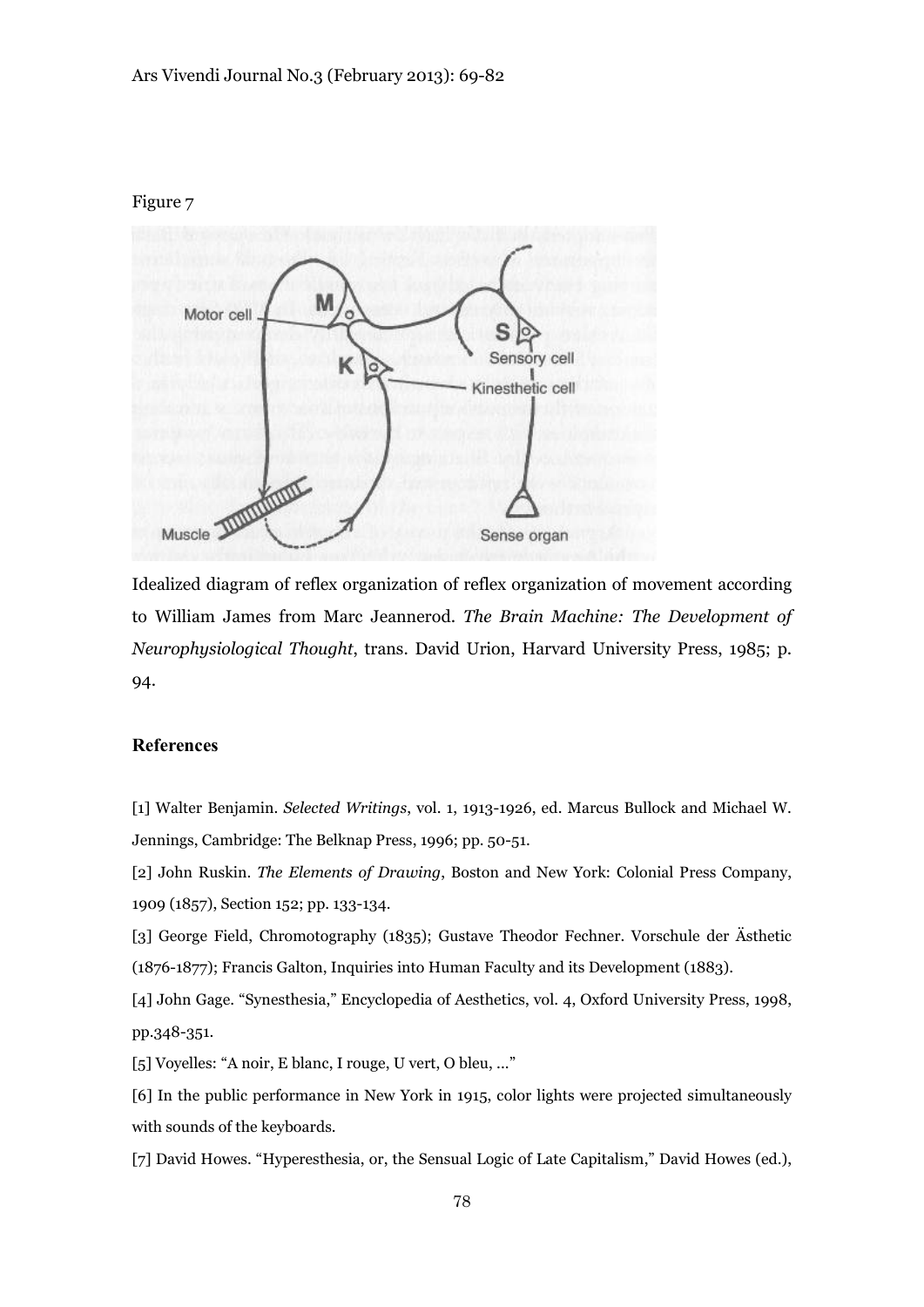*Empire of the Senses*, Oxford: Berg, 2004, pp. 281-302.

[8] As I am art historian majoring in 19th and 20th century European art, I will limit the topic to European history. However, there must have been a number of significant points concerning the multisensory aesthetics of color if we do not limit the topic.

[9] Paul Signac. "Le néo-impressionnisme" 1898: in Erich Franz, ed. *Signac et la liberation de la couleur: de Matisse à Mondrian*, Paris: Réunion des musées nationaux, 1997; p. 382; see note 1 as well.

[10] Although the full text of Ruskin's *The Elements of Drawing* (1857), was not translated into French in the nineteenth century, his theories were well known to French painters by virtue of their translation in Ogden Rood's *Modern Chromatics* (French translation: 1881), Octave Maus's journal *L'art moderne* (Novembre 11, 1888 [8th year no. 46]; p. 365f.), and Robert de La Sizeranne's articles in *La Revue des deux mondes* ("La Religion de la beauté: Etude sur John Ruskin," pts 3 & 4: "Sa pensée," *La Revue des deux mondes*, 139, February 1 st , 1897; pp. 610-633; *La Revue des deux mondes*, 140, March 1 st , 1897; pp. 169-203). Rood and Signac in their major works, cited various key phrases from Ruskin's text (1857), specifically in relation to pointillism (Ogden Rood. *Modern Chromatics*, New York, 1879; Chapter X; Paul Signac. *D'Eugène Delacroix au néo-impressionnisme*, Paris: Hermann, 1964 (1899); p. 116f.). Robyn Roslak also deals with Ruskin's influence on Neo-Impressionism in her latest work (Robyn S. Roslak. *Neo-Impressionism and Anarchism in Fin-de-Siècle France: Painting, Politics and Landscape*, Ashgate, 2007; p. 186f).

[11] Georges Seurat. "From a Letter to Maurice Beaubourg (1890)," in Norma Broude, ed. *Seurat in Perspective*, The Artist in Perspective Series, Prentice-Hall, 1978; 19. Original French text, "Brouillon de lettre à Maurice Beaubourg 28 août 1890" is in Georges Seurat et al. *Seurat: Correspondances, témoignages, notes inédites, critiques*, ed. Hélène Seyrès, Paris: Acropole, 1991; p. 252.

[12] Robert L. Herbert. *Seurat and the Making of La Grande Jatte*, Exhibit. Cat. The Art Institute of Chicago, 2004; p. 68. For the grid system which Seurat used in order to assemble various "parts" of his studies, see Paul Smith. *Seurat and the Avant-Garde*, Yale University Press, 1997; pp. 19-21; Frank Zuccari and Allison Langley, "Seurat's Working Process: The Compositional Evolution of La Grande Jatte," Herbert 2004; 179f.

[13] For example, see Michael F. Zimmermann. "Seurat, Charles Blanc, and naturalist art criticism," *Museum Studies*, vol. 14, no.2, 1989, note 46, and his discussion on Ephraim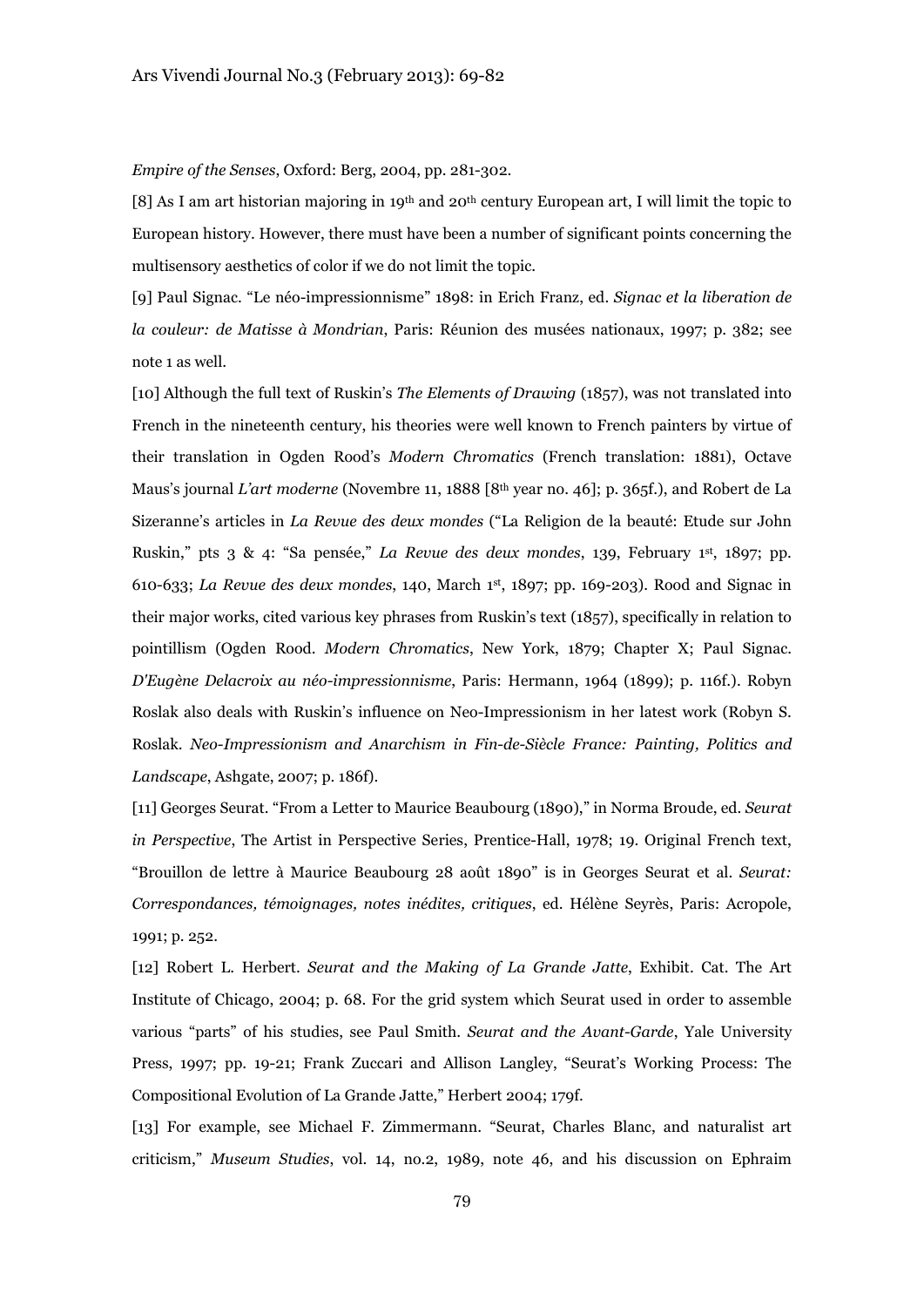Mikhael's poem "The Toy Shop" (1890). Donald Kuspit. "The Anal Universe of the Crowd," *Psychostrategies of Avant-Garde Art*, Cambridge University Press, 2000; pp. 86-121.

[14] Prudence Jo Nater. *Modern art and time: the role of the time concept in the paintings of selected late nineteenth and early twentieth century art movements*, Masters Thesis, San Francisco State College, San Francisco, California, 1969; p. 11.

[15] Georges Seurat. "Letter to Octave Maus, February 17, 1889" in Octave Maus. *Trente années de lutte pour l'art, 1884-1914*, Brussels, 1926; p. 87: "Quant à mes Poseuses, je suis très embarrassé pour en fixer le prix. Je compte, comme frais, une année à 7 francs par jour: ainsi voyez où cela me mène. Pour me résumer, je vous dirai que la personnalité de l'amateur peut me payer la différence de son prix au mien."

[16] Answers are multiple: it may have been a conservative tendency counter to the Impressionists' supposed hasty improvisations; or perhaps it is indicative of the Neo-Impressionists' interest in Symbolist theater, which could account for some compositional devices; or the influence of the newly emerged color-print technique, which went through multiple processes to finish one print, and so forth.

[17] Right after the eighth Impressionist exhibition in 1886 where Seurat first exhibited the "Grande Jatte," Fénéon published his review of the show entitled "*VIIIe Exposition Impressionniste*" in his own journal *La Vogue* in June and July 1886. In this article, Fénéon identified a different color technique as characterizing the art of the "new" Impressionists, including Seurat, Camille and Lucien Pissarro, Dubois-Pillet, and Signac. Fénéon later reprinted a slightly revised version of the article under the title of "*Les Impressionnistes en 1886*" in October 1886. Between the two articles, he also published a significant theoretical analysis of the new color technique under the title of *"L'Impressionnisme aux Tuileries"* in September 1886. These three articles in 1886 laid a foundation for the theoretical analysis of Neo-Impressionist aesthetics, which appeared only a few months after the "Grande Jatte" exhibition. From then on, Fénéon periodically published a number of reviews associated with Neo-Impressionism, making his the dominant critical voice among the supporters of Neo-Impressionist aesthetics: "*L'Impressionnisme*" (April 1887), "*Le néo-impressionnisme*" (May 1887), "*Le néo-impressionnisme*" (1888), and "Signac" (1890) to name a few.

[18] Félix Fénéon. "From the Impressionists in 1886 (1886)," in Broude 1978, pp. 36-37. Original text is reprinted in Félix Fénéon. *Oeuvres plus que complètes*, Geneva: Librairie Droz, 1970, p. 35.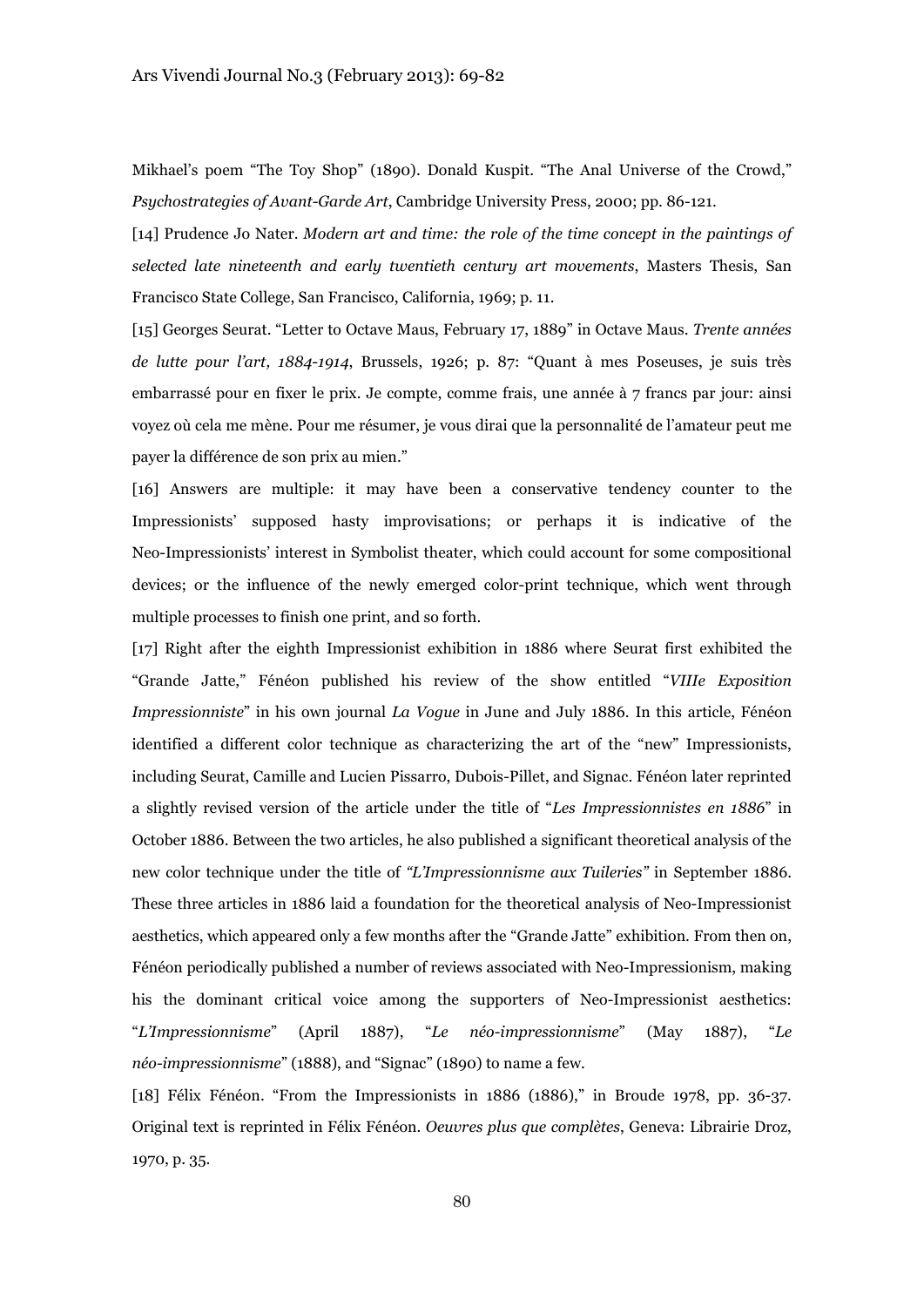[19] Fénéon. "From the Impressionists in 1886 (1886)," in Broude 1978; pp. 37-38. Fénéon's choice clearly suggests his firm belief in neuro-psychological science. Again in "*VIIIe Exposition Impressionniste*" (1886), Fénéon exclusively refers to Rood's text to claim the necessity of optical mixture in painting:

These colors, isolated on the canvas, recombine on the retina: we have, therefore, not a mixture of material colors (pigments), but a mixture of differently colored rays of light. Need we recall that even when the colors are the same, mixed pigments and mixed rays of light do not necessarily produce the same results? It is also generally understood that the luminosity of optical mixtures is always superior to that of material mixture, as the many equations worked out by M. Rood show. For a violet-carmine and a Prussian blue, from which a gray-blue results:

50 carmine + 50 blue =  $47$  carmine + 49 blue +4 black (mixture of pigments) (mixture of rays of light)

For carmine and green: 50 carmine + 50 green =50 carmine + 24 green + 26 black

We can understand why the Impressionists, in striving to express extreme luminosities – as did Delacroix before them – wish to substitute optical mixture for mixing on the palette. Monsieur Seurat is the first to present a complete and systematic paradigm of this new technique.

In this passage, which persuades painters to avoid pigmental mixture on the palette, Fénéon refers to the tenth chapter of Rood's *Modern Chromatics*, which explains the difference between mixtures of pigments and colored light based on quantified equations like the ones cited above. [20] Thomas Young originally designated the three primary colors as orange, green, and violet, instead of red, green, blue.

[21] Rood 1879; p. 237.

[22] Julien Offray de La Mettrie was inspired by William Harvey's explanations of the heart and circulatory system as pump and tubing, by Jacques de Vaucanson's mechanical duck and mechanical flute player, and by Albrecht Haller's work on muscular irritability, among others. (Julien Offray de La Mettrie. *Man a Machine/ Man a Plant*, translated by Richard A. Watson and Maya Rybalka, Indianapolis & Cambridge: Hackett Publishing Company, 1994 (1748): pp. 1-27; 59f.)

[23] La Mettrie. Ibid.; pp. 27-28. According to Marc Jeannerod, La Mettrie's notion of man-machine is the first materialistic explanation of the soul (Marc Jeannerod. *The Brain Machine*, trans. David Urion, Harvard University Press, 1985; pp. 8-11.)

[24] Allison Muri. *The Enlightenment Cyborg: A History of Communications and Control in the Human Machine*, 1660-1830, University of Toronto Press, 2007; p. 28.